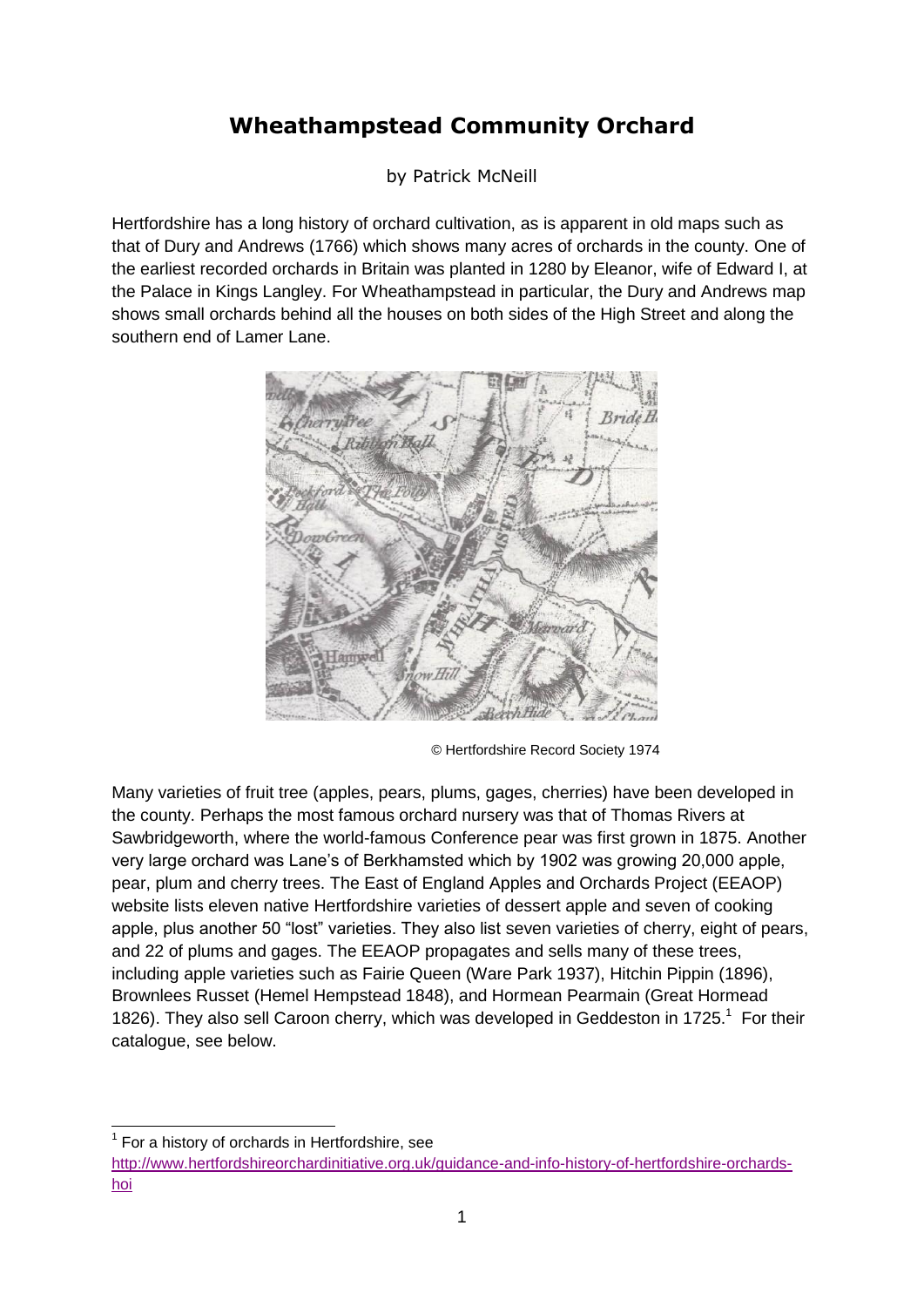By 1924 there were 1,749 acres of orchard in Hertfordshire, and still 1,170 acres as late as 1962, including several in the parish of Wheathampstead. Hicks (2011) says that there are now just 605 acres of "true" orchards though with many smaller remnants, including in domestic gardens. There are no commercial orchards in the county today, but community orchards can be found at Tewin, Sawbridgeworth (Thomas Rivers), Croxley Green, Shenley Park, Highfield Park, and Codicote. Most of these are involved in the Hertfordshire Orchard Initiative<sup>2</sup>.

### **Community orchard**

The charity Common Ground have been working to save old orchards and encourage the establishment of new community orchards since the late 1980s. There are several hundred such orchards in England today but, until now, none in Wheathampstead.

Late in 2011, exploration of a long-forgotten piece of land at the eastern end of The Meads, in the middle of the village, revealed a tangle of nettles, brambles, scrub elder trees and litter, including lumps of concrete and rusty wire netting.



However, in amongst the jungle and almost invisible from the outside, there were three old apple trees. Was this once an orchard? Could it become an orchard again? The ground was obviously very fertile and the old trees, though neglected, were still producing some fruit. Discussion with older local residents, plus consultation of mid-twentieth century maps, showed that the land had once received the overflow of treated water from the sewage works that had operated a few yards away to the west. Hence the fertility of the soil!

Later research led to a meeting with an elderly lady whose father, Arthur Wren, had planted the three trees when he was manager of the sewage works from the 1920s to 1953 and grew a wide range of flowers, vegetables and fruit there. She recalled that they had been grown from pips. If this is so, they are not a recognised variety. To date, they have not been definitely identified.

The sewage works closed in 1976 and the Parish Council bought the whole site from Thames Water in 1983. While most of the site was restored and is now a Local Wildlife Site, the part that is now the orchard, which extends to about half an acre, became a dump for

<sup>2</sup> For more information about orchards in Hertfordshire, see [http://www.england-in](http://www.england-in-particular.info/orchards/o-herts.html)[particular.info/orchards/o-herts.html](http://www.england-in-particular.info/orchards/o-herts.html)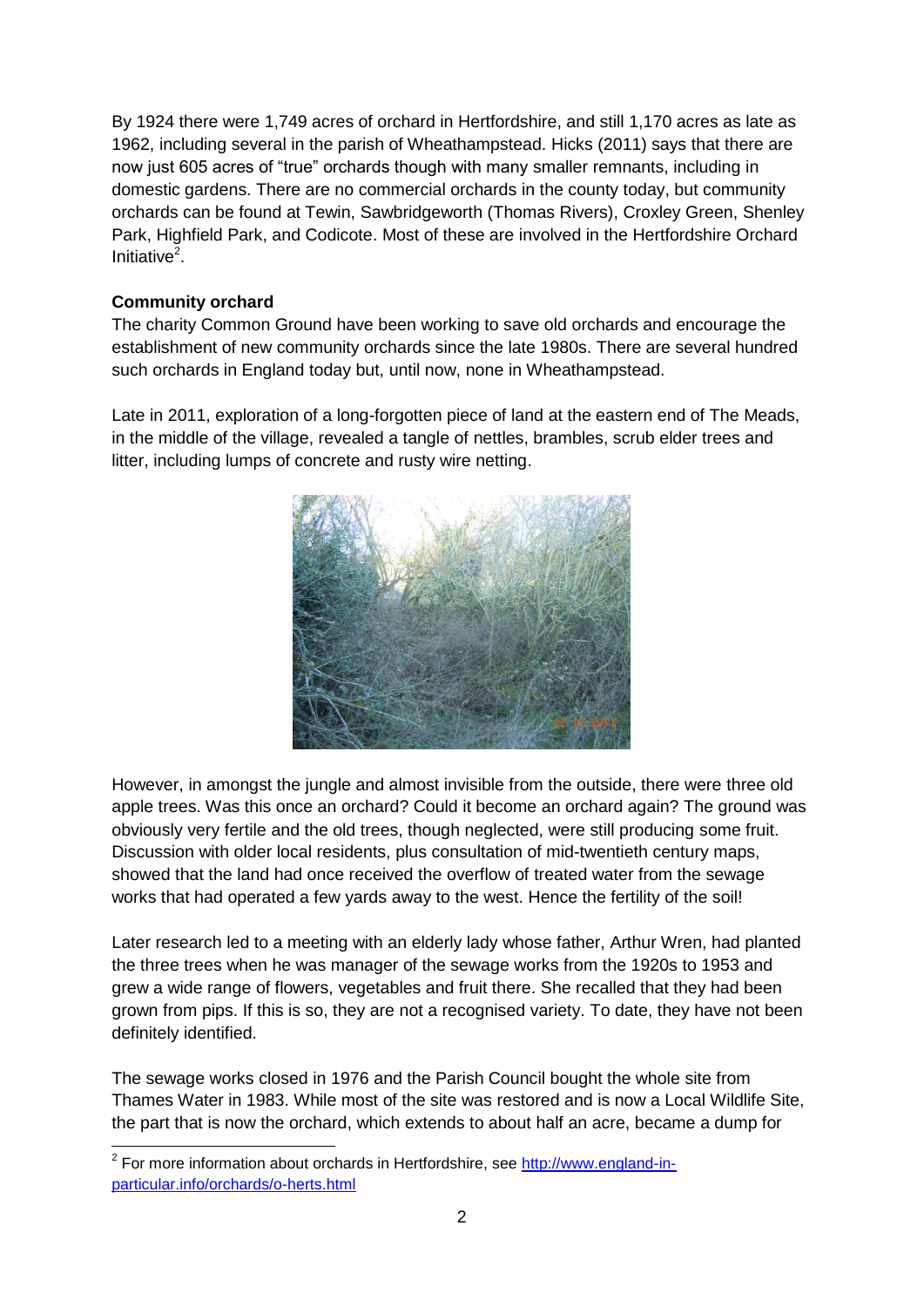surplus soil and rubble from nearby ground-works, leaving it in the state in which it was rediscovered in 2011.

In January 2012, the Council approved a proposal and funding to create a community orchard, to be planted with Hertfordshire varieties of apple and pear trees and, in due course, to be open to all, residents and visitors alike.

The first task was to clear the site, of which about a quarter of an acre is useable. This involved taking out the elder trees, including the stumps and roots, cutting down the weeds and brambles, removing the larger chunks of rubble and the old sewer pipes, and more or less levelling the heaps of soil.



This work was completed at the beginning of April 2012, revealing the old apple trees.



The plan was then to spray the weeds at least twice during the rest of 2012, to continue to level and improve the ground, and to prepare the soil for planting the trees early in 2013. However, the wettest summer, and eventually the wettest year, on record meant that this was not possible so the project was put on hold for a year.

Then, towards the end of 2012, we were approached by a local man who was raising Saddleback pigs in a nearby field. He asked if we would consider using his pigs to clear the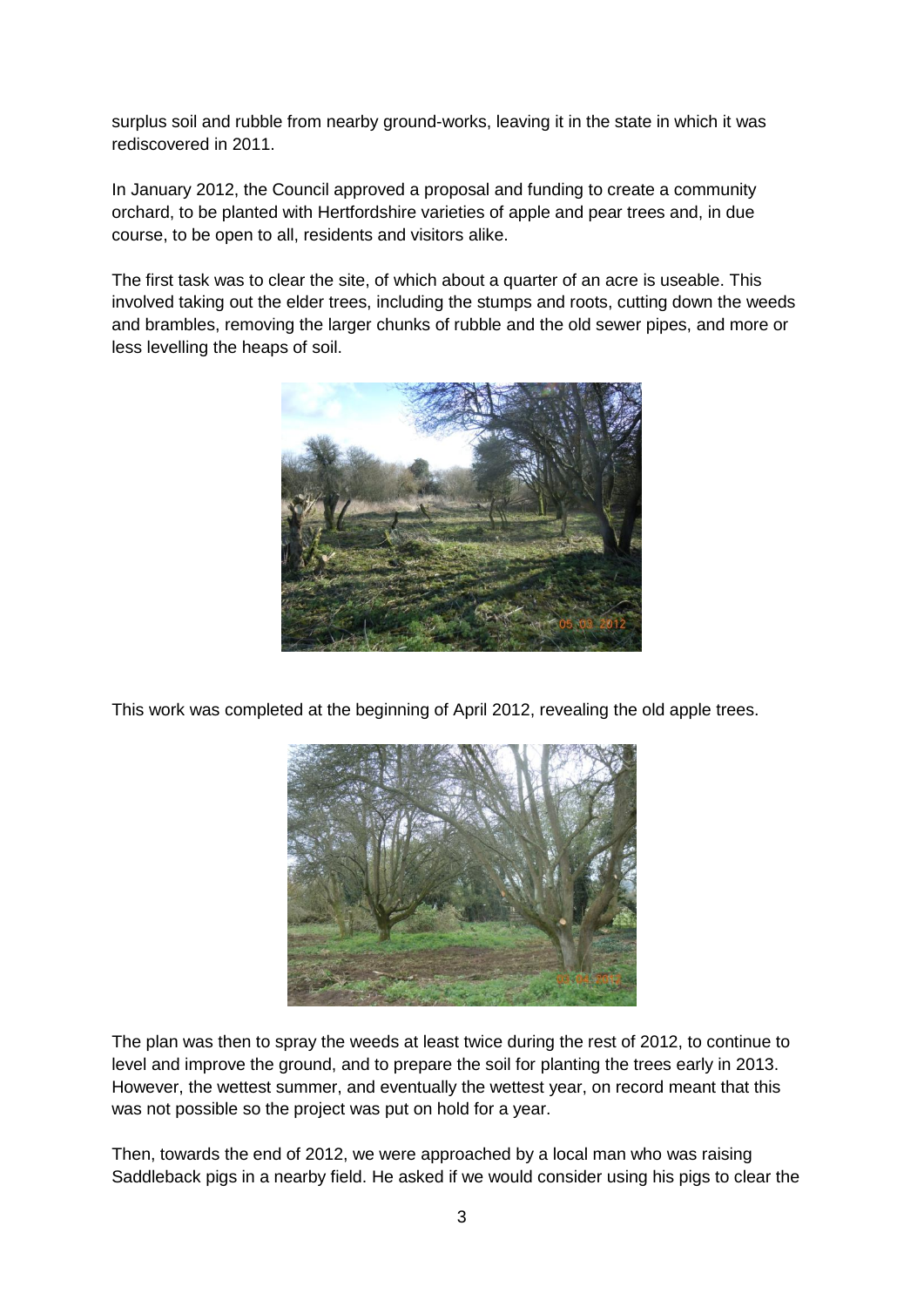site. This was a win-win: he needed more space for his pigs; we needed to clear the site as cheaply and thoroughly as possible; so we welcomed the opportunity to do this, using traditional organic and eco-friendly methods.



This involved a lot of work erecting a pig-proof fence, access gates and a pig sty. The cost of fencing materials was met by the Wheathampstead and District Preservation Society (WDPS) and the framework for the sty was lent by another local man.



Three pigs, a one-year-old and two four-month-old gilts, duly arrived early in January 2013 and got to work rooting out the nettles and other weeds.

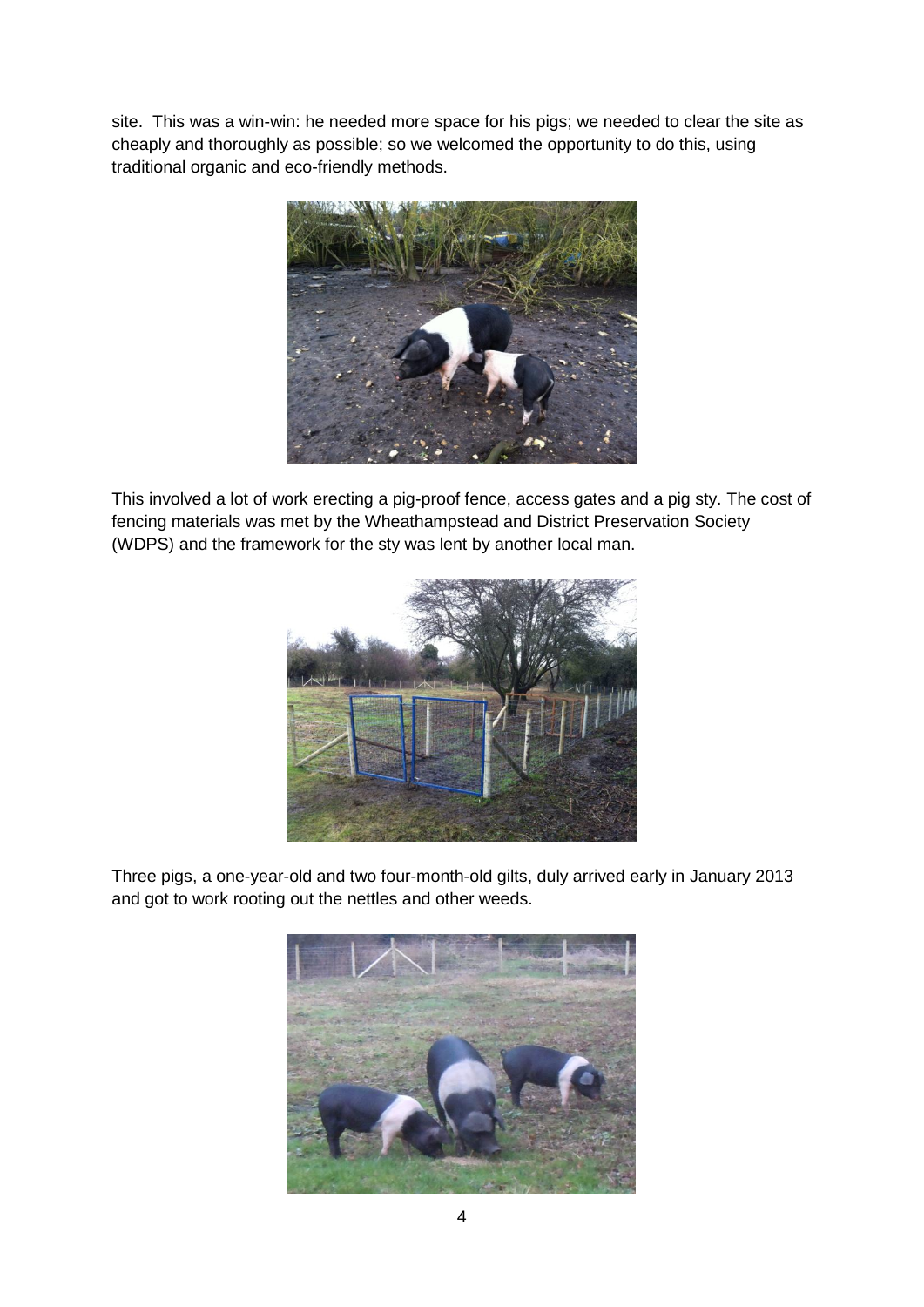They were soon joined by a young boar and the older gilt produced ten piglets at the beginning of June. These quickly became a major attraction for local people, especially the many children who loved to visit.



However, this young family needed to have the site to themselves so the other pigs moved out. The problem then arose that a long spell of dry weather and consequent hard ground, combined with the piglets being too small to carry on with the rooting out of weeds, meant that the nettles made a comeback, so some spraying was needed after all.

The pigs moved out in September, the weeds were sprayed and cut, the site was chiselploughed in October, and the resulting dead vegetation and other rubbish was removed by hand.



A system for harvesting rainwater was built at the end of November, using scaffold poles and corrugated steel sheets donated by local people and a 1,000 litre tank bought on eBay and collected by another volunteer. There followed the driest three weeks on record for the time of year but more than 150 litres were collected in two nights just before Christmas. And then, on the night of 21 December, the steel panels making up the roof were stolen. Almost at once, the heavens opened! However, the roof was replaced in January, using less theftattractive materials, and the system is working well.

Finally, on 18 January 2014, 19 volunteers planted 26 apple and pear trees.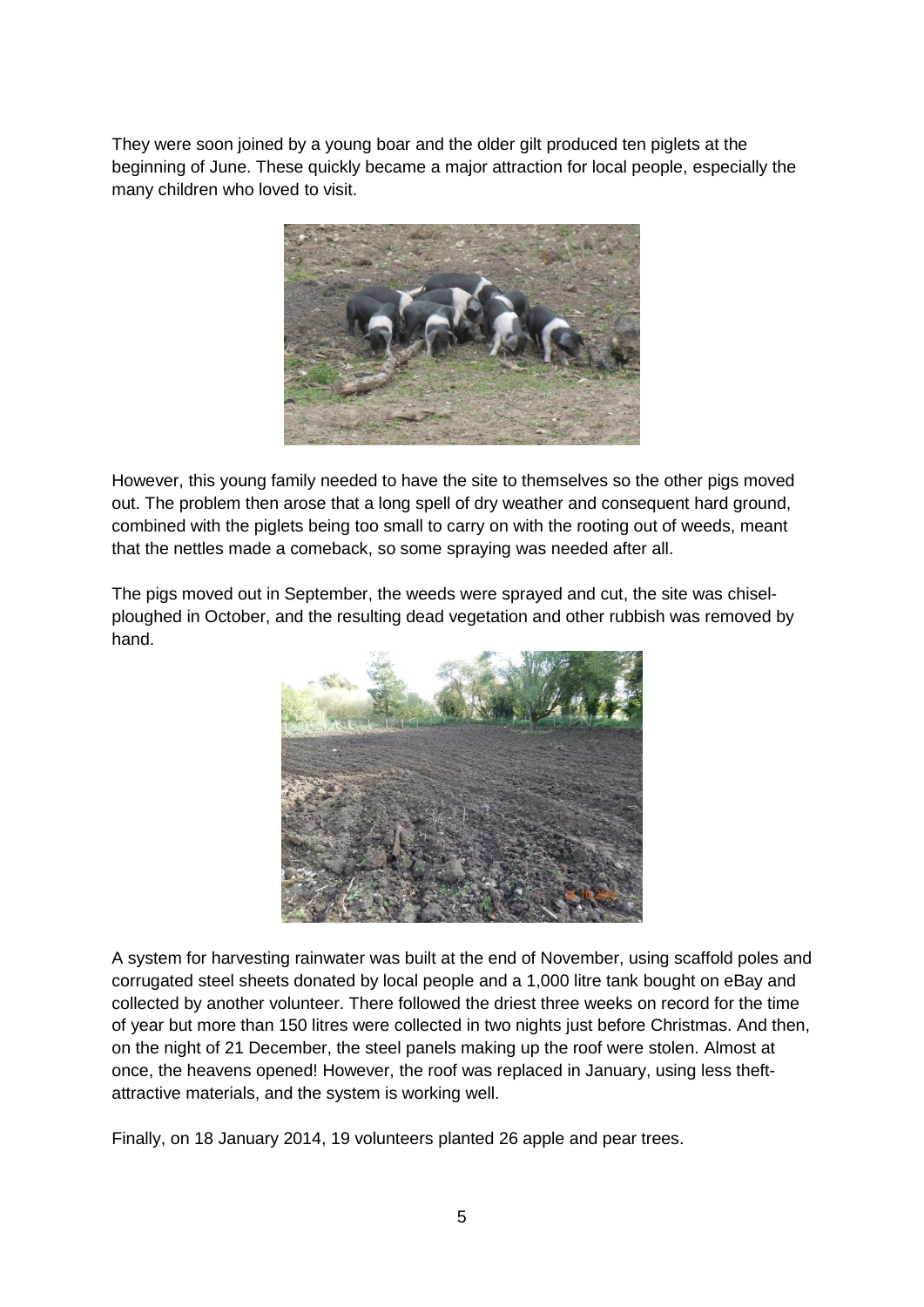

There are two of each of the following native Hertfordshire varieties, all supplied by EEAOP.

#### **Apple**

| Brownlees Russet         |
|--------------------------|
| Thomas Rivers            |
| <b>Rivers St Martins</b> |
| Crimson Newton Wonder    |
| <b>Bushey Grove</b>      |
| Young's Pinello          |
| <b>Fairie Queen</b>      |
| Dawn                     |
| Gavin                    |
|                          |

(Hemel Hempstead 1848) (Sawbridgeworth 1892) (Sawbridgeworth 1896) (Holwell 1921) (Bushey 1926) (Letchworth 1935) (Ware Park 1937) (Ware Park 1940) (Bayfordbury 1956)

# **Pear**

Fertility (Sawbridgeworth 1875) (Sawbridgeworth 1875) (Sawbridgeworth 1895) (Sawbridgeworth 1897)

All 26 trees have taken, have had their first pruning, and are flourishing. By mid-September, they looked like this.